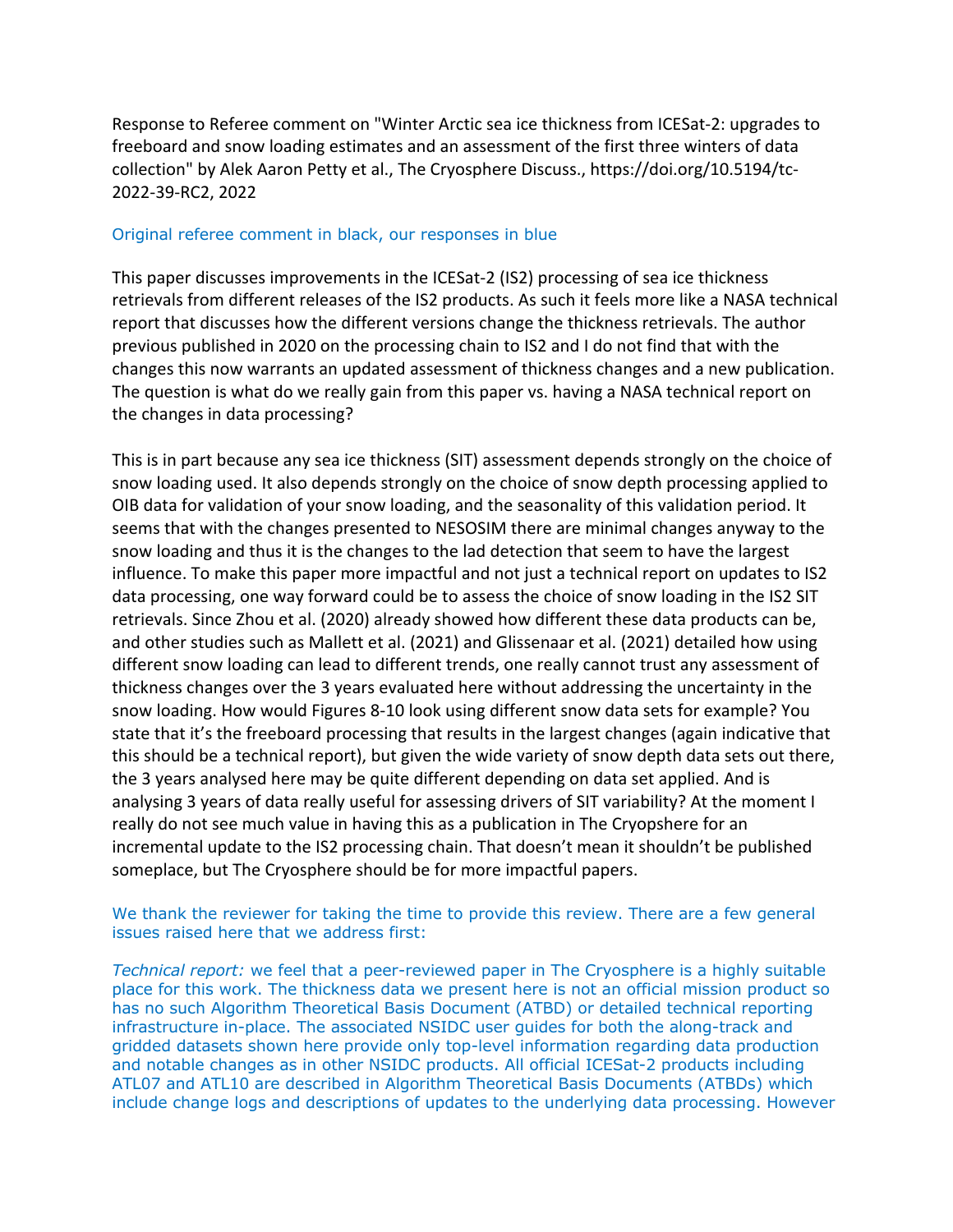even they do not include results of these changes on the data output or downstream impact assessments, hence the need for papers like Kwok et al., (2021, The Cryosphere) for highlighting the rationale and impacts of algorithm changes on basin-scale freeboard distribution.

A major aim of this paper is to highlight the changes to the ATL10 freeboard product across several releases (rel002 to rel005), together with updates to NESOSIM and, most importantly, the impacts of these changes on our estimates of winter Arctic sea ice thickness. As freeboard is largely measured by satellite altimeters like ICESat-2 towards the goal of inferring estimates of sea ice thickness, we believe a manuscript detailing these changes and their impacts is highly warranted and also scientifically insightful, especially considering the three years of data we now have and show from ICESat-2.

We do not plan to assess every new release of ATL10 in this manner, but considering this is the end of the ICESat-2 3-year prime mission period, assessments regarding data quality and impacts on higher-level products are urgently needed considering the importance of this mission and potential for improving our understanding of sea ice conditions.

*Differences in snow loading:* the primary author was involved in both Zhou (2020) and Glissenaar (2021) studies so is well aware of issues surrounding snow loading uncertainty and impacts on thickness. We use NESOSIM as it is configured to produce daily data across the entire Arctic Ocean including its peripheral seas and data is available for our entire study period. NESOSIM v1.1 was calibrated against a new consensus snow depth estimate from OIB giving us additional confidence regarding its reliability compared to other products available (some are calibrated, others are not). The Zhou (2020) study showed that NESOSIM output was largely consistent with other products but assessments of accuracy are still hindered by the lack of contemporary ground-truth data. We have added the following to the summary section:

"Recent studies leveraging newly generated Arctic snow reconstructions and satellitederived data products, including the joint ICESat-2/CryoSat-2 derived snow depths, are helping collectively provide new insights into snow depth variability and its impacts on sea ice thickness and its contribution to total thickness uncertainty (Zhou et al., 2021; Mallett et al., 2021; Glissenaar et al., 2021). While these datasets, including NESOSIM, are still generally limited by a lack of contemporary ground-truth data for assessing data accuracy, the creation of new operational, i.e., continuously updated and disseminated, snow products should help enable more comprehensive assessments of systematic snow loading uncertainties."

Our derived thickness data includes an estimate of thickness uncertainty which includes a contribution from both random and systematic uncertainty from snow loading. We use NESOSIM together with the modified Warren climatology to deduce the latter which is represented in the shading in our thickness time series plots together with the other potential sources of systematic uncertainty. A similar paper using CryoSat-2 with ICESat-2 to infer snow and thickness concurrently for the three-year period of data we have was also published in GRL after this discussion period started

(https://agupubs.onlinelibrary.wiley.com/doi/epdf/10.1029/2021GL097448). They show very similar thickness results to our NESOSIM-derived estimates which we now highlight in our revised manuscript (in the results and in the summary) as an indirect validation of our results. It is also worth noting that this analysis did not include any thickness uncertainty estimates.

It is our belief that the increased focus on snow on sea ice in recent years will help provide a more complete estimate of its contribution to thickness uncertainty, but more work is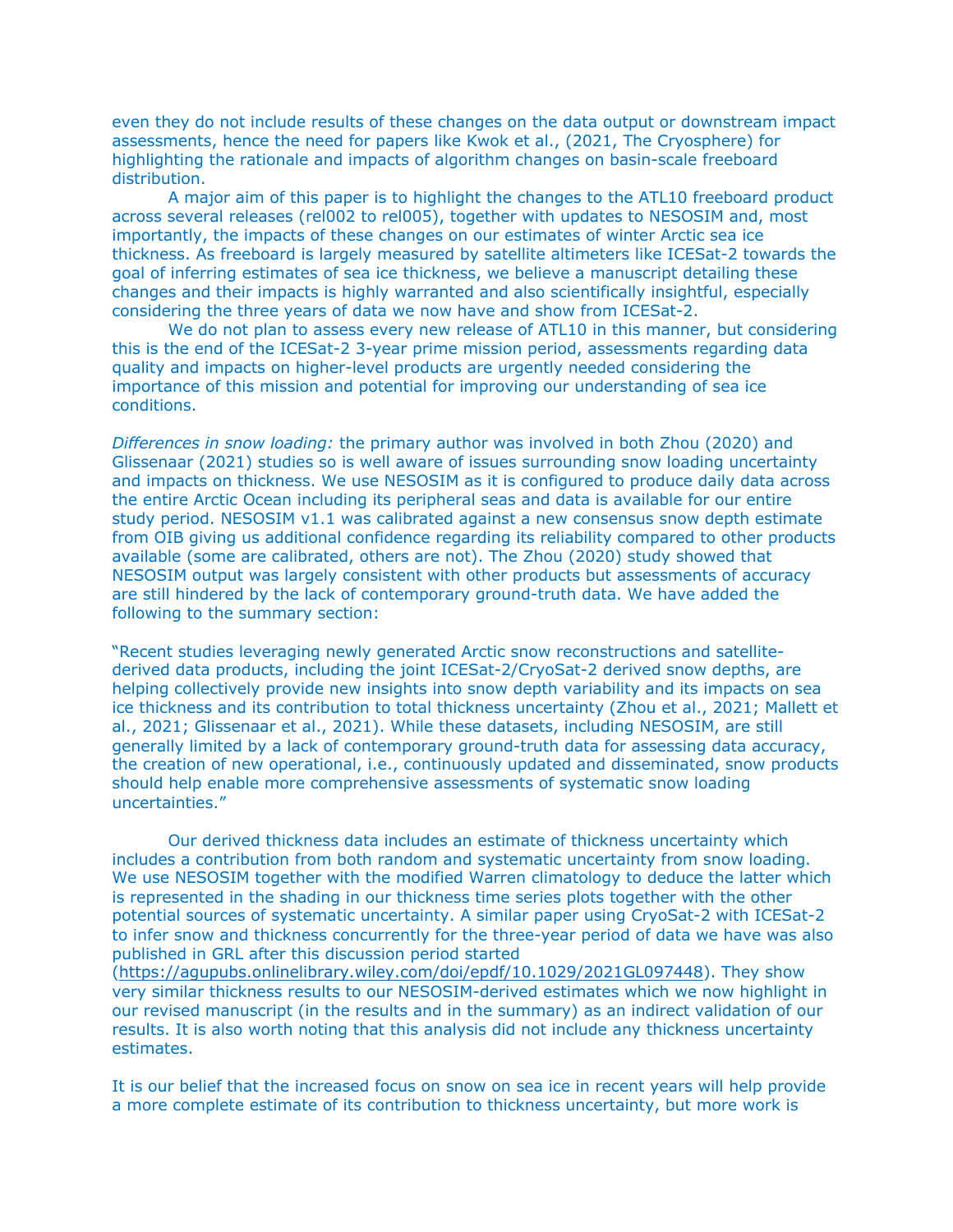needed to ensure timely and consistent data access as we now discuss more in the summary.

*Three years of data:* That is unfortunately all we have from ICESat-2, and we strongly feel that the results we show will be highly informative to a wide spectrum of readers interested in Arctic sea ice variability.

More specific major comments:

It is stated that NESOSIM is updated to use ERA5 calibrated against CloudSat and a new blowing snow term. However, there is no validation of this blowing snow loss term, or discussion on how the coefficients, i.e. wind action threshold, blowing snow loss coefficient and atmosphere snow loss coefficients are derived and validated. There is no in situ evidence that a significant amount of snow is lost to leads in the winter (any lead in winter quickly refreezes in a matter of a few hours), and there is no assessment here of the magnitude of this new snow loss term, and comparison to the old (and presumably still used) snow loss term to leads. Since SIT retrievals depend very strongly on the snow loading, at a minimum some quantitative analysis is needed on what these changes represent in terms of the overall snow mass, and some science justification is needed for doing this in the first place. It seems that some artificial tuning is based on trying to reduce the mean difference with OIB snow depths, but of course those are not perfect either. And they are done only in the springtime, and the question is how valid this bias- correction is for other months during the winter season?

We discuss the rationale behind NESOSIM development in the original manuscript (Petty et al., 2018) including the use of the snow loss terms as largely unconstrained free parameters. The maps included in Petty et al., (2018) show that the impact of the blowing snow lost to leads term, which we now refer to as "blowing snow open water loss" is isolated to regions of lower concentrations in the more peripheral Arctic seas where lead counts and widths are higher and large stretches of open water are prevalent, and where temperatures are warmer and winds can be stronger too.

We have added an additional comment about this in the revised manuscript:

L196: "As discussed in the original NESOSIM study (Petty et al., 2018), these snow loss terms are crude representations of complex physical processes that we introduce primarily to remove snow and improve correspondence with the limited observations we have for calibration purposes.

Based on review #1's comments we have also re-worded and simplified the discussion of the new blowing snow atmosphere loss term.

The author is wrong about what SM-LG does at the end of summer as it keeps the snow cover in places where it doesn't entirely melt out. Also, snow can start to accumulate before September in the Arctic, and thus it seems these changes are made purely to reduce your bias but there is no physical reason to justify these changes. I do not think that because NESOSIM matches mW99 in October that you can conclude you have "good" snow depths. In fact given delays in freeze-up, I would expect much thinner snow in October compared to mW99 based on the fact that ice is forming later than it used to.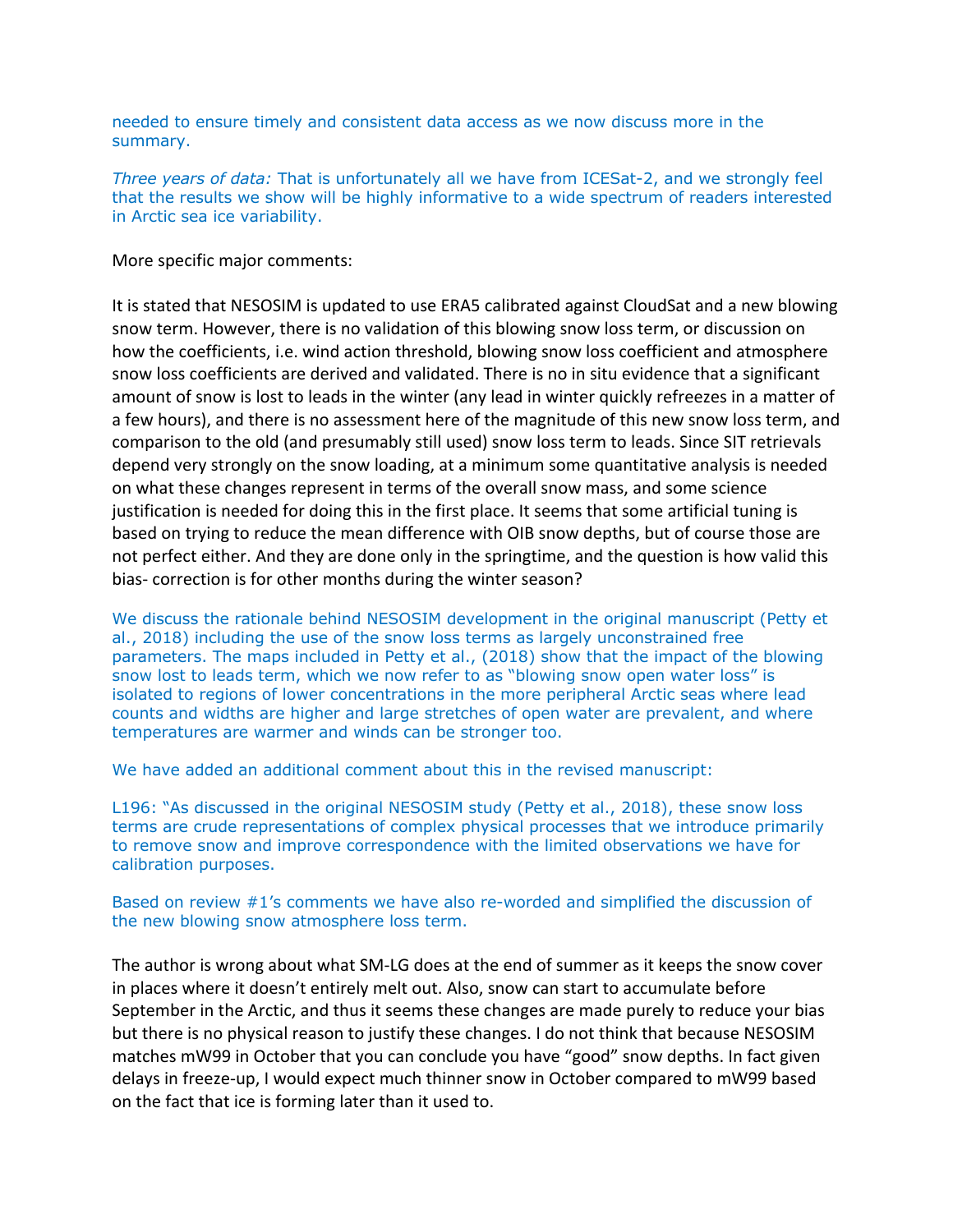We were incorrect when we stated that SnowModel explicitly removes all snow at the start of the simulation year (August  $1<sup>st</sup>$ ) as yes, theoretically, the model converts snow that is isothermal ( $0^{\circ}$ C) and saturated with meltwater at the end of a given simulation year to superimposed ice and enables the remaining snow to persist through to the following year. However, the related manuscript showing the output from SnowModel-LG (using ERA5 and MERRA-2 forcings) by Stroeve et al., (2020) shows zero snow depths across the entire Arctic in August and in some cases no snow in July either (Figure 2 of Stroeve et al., 2020). We have reworded this line accordingly in the revised manuscript.

"For example, the Warren et al., (1999) climatology (W99) shows a mean snow depth of 3 cm in August including depths of up to 8 cm near the Greenland/Canadian Arctic coastline based on the quadratic fit to observations. However output from SnowModel-LG presented in Stroeve et al., (2020) shows zero snow depths in August in the earlier (1985/1986) and later (2015/2016) time periods of that model output."

We have provided an updated comparison of our modern-era NESOSIM mean output with modified Warren (Figure S3 in the SI) which shows thinner October snow in NESOSIM across much of the Central Inner Arctic, but thicker snow in the Kara Sea – a region where mW99 was largely produced through extrapolation of the observations collected in the more central Arctic through the quadratic fit. We have made a note of this in the revised manuscript.

Zhou et al. (2020) showed large differences between the various atmospheric reanalysis- based approaches to snow loading as well as the remote sensing-based retrievals, with the SM-LG (Liston et al. 2020) providing more spatial structure to the snow depth/density distributions, whereas products such as NESOSIM are artificially smoothed products. I see you get around this by taking your smoothed products and then adding some artifical spatial structure to match IS2 resolution, but why regrid to 100km in the first palce? Anyone who has spent time on sea ice knows the snow is very heterogeneous and thus the artificially smoothed 100km NESOSIM product seems unrealistic. Some justification for regridding the snow depth to 100km is needed and why you think this artificially smoothed data set is a good representation of snow over sea ice. Also, the impact of the redistribution then to 30m resolution is needed.

There is a significant spatial scale issue between the meter-scale information obtained from ICESat-2 freeboard altimetry measurements and basin-scale snow reconstructions, e.g. NESOSIM, which are largely based on satellite input data with resolutions of 10s of kms. This is a big challenge!

To reconcile this scale gap, our approach has been to utilize high-resolution snow depth and freeboard measurements from Operation IceBridge obtained across the Arctic which, despite uncertainties, we believe is really our best means of bridging this scale gap using a redistribution/downscaling approach. NESOSIM thus provides our estimate of the seasonal/regional snow depth and density distribution, the redistribution scheme then helps us attempt to bridge the scale gap. The motivation behind the snow redistribution was discussed more in the original ICESat-2 thickness study (Petty et al., 2020).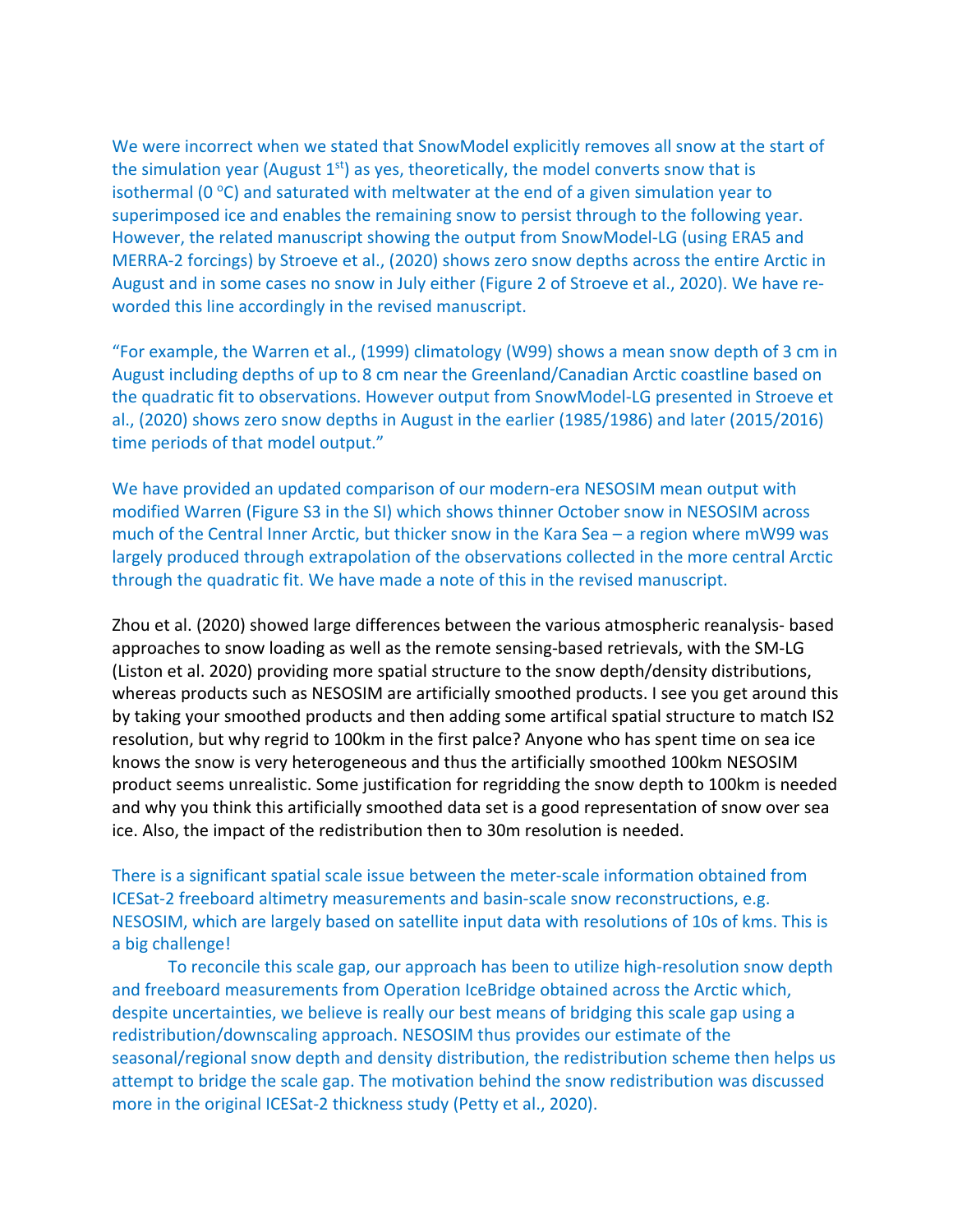This is an imperfect state of affairs but it seems that significantly finer resolution snow modelling will require much lower resolution input data and/or more comprehensive statistical distributions of snow properties that are validated against field data to capture the small-scale dynamic sea ice/snow processes. Advances like this are only now being incorporated into stateof-the-art sea ice models, e.g. CICE, but we do hope to explore this more in future work.

We are also not convinced that the 25 km-scale 'spatial structure' is related to improved accuracy and do not believe it should be used as a metric like this. The ice drift products are noisy at daily time-scales and this is a primary factor for us smoothing these data when used by NESOSIM, as was discussed in the original peer-reviewed NESOSIM v1.0 paper (Petty et al., 2018). Even lowering NESOSIM to 25 km would still require us to consider a redistribution/downscaling. Our aim with NESOSIM is thus to generate seasonal snow depth (and density) estimates constrained by the available basin-scale, but very limited, OIB observations.

Some assessment of the impact of using different ice motion products is also needed. It is not true that updated ice motion from NSIDC is not available, and the author could have contacted the data provider for updated ice motion fields. Since OSI SAF and NSIDC ice motion vectors to not agree, how does this influence your results? It is also unclear now how the Warren et al. climatology is used, are you assigning MYI snow depths on September 1 based on W99 and then accumulating snow? And finally, I'm not sure why so much smoothing is applied to both the snow and SIT retrievals, and some justification for this is needed. What does your SIT data product really give us if so much smoothing is applied? Snow and ice are highly spatially variable and thus is this a data product that is really useful to the community if it is artificially smoothed? Wanting "pretty" maps is not a reason to do this. Powered by TCPDF (www.tcpdf.org)

The original Petty et al., (2018) study undertook a comprehensive sensitivity study into the impact of differences in ice drift, using 4 different datasets (NSIDC, OSI SAF, CERSAT, KIMURA, Figure 11 and 12) concluding that at basin-scales this is of secondary impact to snow accumulation, but can have important regional impacts. It is challenging to discern a clearly optimal drift data product, so our choice in forcing is primarily driven by data availability. OSI SAF and NSIDC show reasonable agreement as shown in Petty et al., (2018) and our subsequent assessments of both products.

The reviewer's suggestion that we seek pre-release versions of the NSIDC drifts through independently contacting the providers seems problematic to us. The typical lag time for release of these products has, from our past experience, been about a year, so it is apparent that considerable time and effort needs to be taken in the processing and validation of these products prior to release. Furthermore, our philosophy of taking a more transparent and openscience approach (using whichever datasets are fully publicly available, carrying out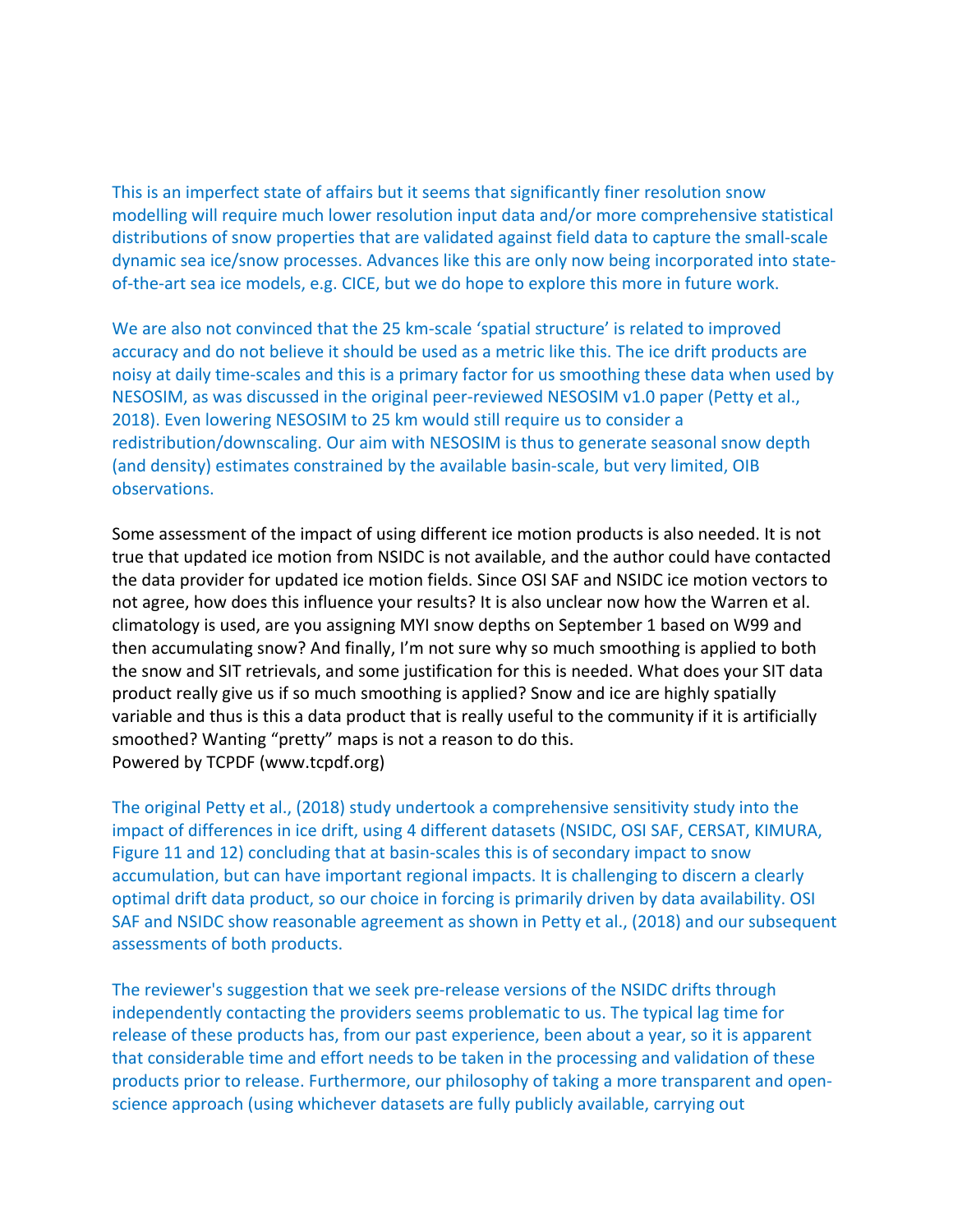reproducible and verifiable analysis through Jupyter notebooks, etc.) precludes this kind of exclusive approach to obtaining data.

I do not find much value in the CS2 to IS2 comparison. In particular, now suddenly the mW99 climatology is applied after spending much time discussing updates to NESOSIM. This seems to be only because you want to use existing products out there, which we already know are not realistic because they do not have a realistic snow loading representations. Instead, maybe comparison of the freeboards would be a better thing to do, as you can convert the IS2 snow freeboards to ice freeboards with your snow loading from NESOSIM. Then we can better understand differences on the ice freeboard level, and may be get some insights into where the dominant scattering surface from CS2 is located as well as the influence of surface roughness on the freeboard retrievals. The use of PIOMAS is also not useful in my opinion, it's a model and has known biases, so adding it here just distracts from the overall paper. The abstract is too long and reads more like a technical report.

We do not believe this was a sudden jump, we explain the motivation and approach in detail in Section 2.4 as making sure we use consistent input data is crucial when carrying out these thickness comparisons, and the effort involved was not trivial. It was also the same approach as that taken in our original ICESat-2 thickness paper (Petty et al., 2020).

This was not a paper investigating CryoSat-2 scattering issues but products of basin-scale sea ice thickness, hence the focus on that higher-level data variable instead of freeboard. We also believe the thickness biases are also more intuitive to understand for the interested reader. Based on the comments of reviewer #1 we have now updated this to use rel005 data to be consistent with the rest of our analysis (differences are negligible) and have changed the comparison figure to bar plots to improve readability.

PIOMAS is well-used by the community so simply highlighting the seasonal and regional differences we believe to be a useful exercise. It is a model, but it is constrained by observations (mainly SST) and has been well-tuned over the years to provide useful thickness estimates used across various recent studies for assessing climate-scale variability and more regional sea ice changes. We have now adapted Section 2.5 to state this more clearly and provide further citations:

"PIOMAS data is commonly used in the sea ice community for assessments of Arctic sea ice thickness variability at regional and basin-scales (Tilling et al., 2015; Labe et al., 2018; Petty et al., 2018b; Schweiger et al., 2021; Moore et al., 2018)."

We have made some small edits to the abstract to improve readability.